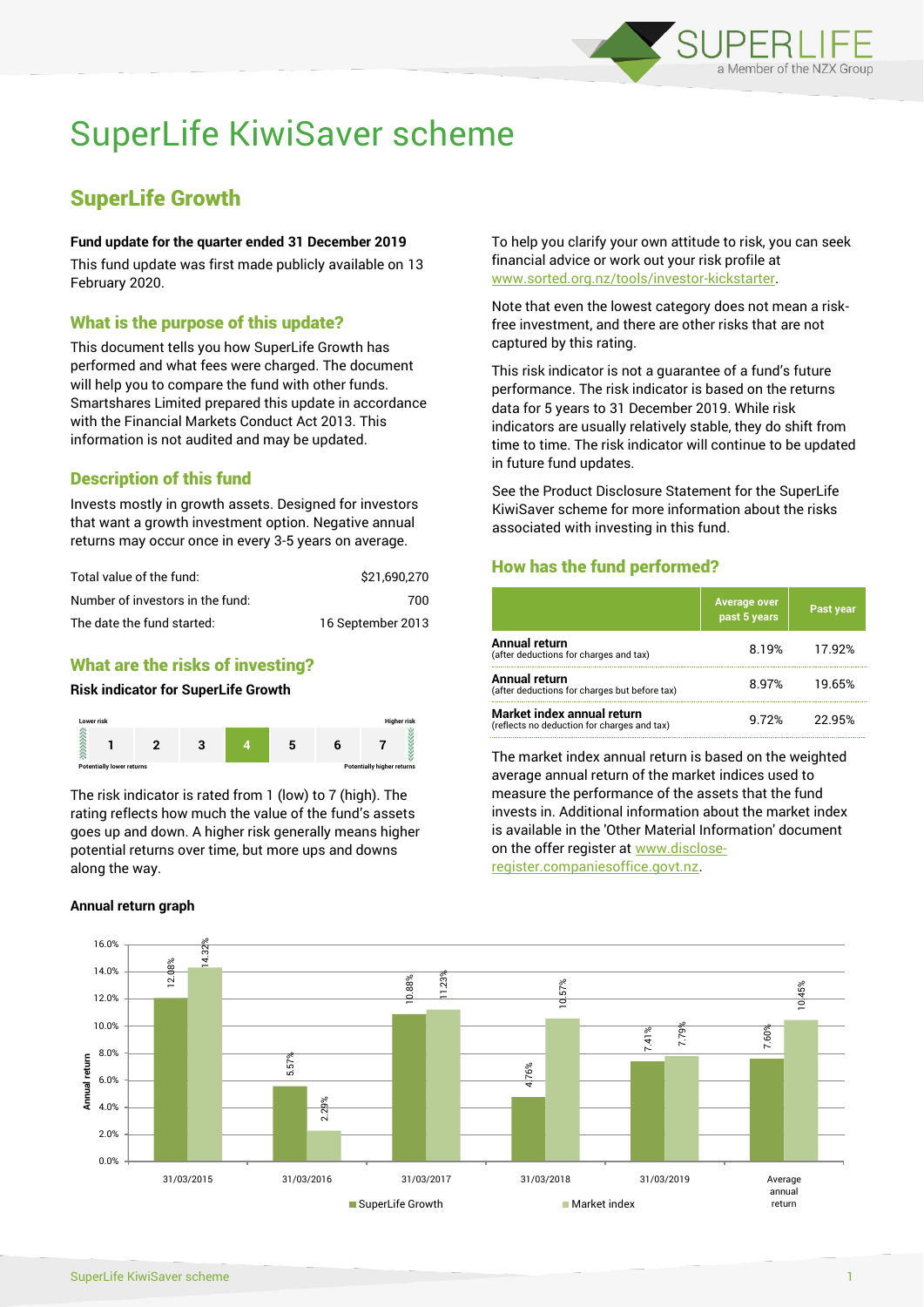

This shows the return after fund charges and tax for each year ending 31 March since the fund started. The last bar shows the average annual return since the fund started, up to 31 December 2019.

**Important:** This does not tell you how the fund will perform in the future.

Returns in this update are after tax at the highest prescribed investor rate (PIR) of tax for an individual New Zealand resident. Your tax may be lower.

#### What fees are investors charged?

Investors in SuperLife Growth are charged fund charges. In the year to 31 March 2019 these were:

|                                                       | % per annum of fund's net<br>asset value |
|-------------------------------------------------------|------------------------------------------|
| <b>Total fund charges</b>                             | 0.61%                                    |
| Which are made up of:                                 |                                          |
| <b>Total management and administration</b><br>charges | 0.61%                                    |
| Including:                                            |                                          |
| Manager's basic fee                                   | 0.49%                                    |
| Other management and<br>administration charges        | 0.12%                                    |
| Other charges                                         | Dollar amount per investor               |
| Administration fee                                    | \$30 per annum                           |

Investors may also be charged individual action fees for specific actions or decisions (for example, if an investor has a financial adviser and has agreed to pay a fee to the adviser for providing financial advice). See the Product Disclosure Statement for the SuperLife KiwiSaver scheme for more information about those fees.

Small differences in fees and charges can have a big impact on your investment over the long term.

GST is included in the fund charges set out above.

# Example of how this applies to an investor

Jess had \$10,000 in the fund and did not make any further contributions. At the end of the year, Jess received a return after fund charges were deducted of \$1,792 (that is 17.92% of her initial \$10,000). Jess paid other charges of \$30. This gives Jess a total return after tax of \$1,762 for the year.

#### What does the fund invest in?

#### **Actual investment mix**

This shows the types of assets that the fund invests in.



#### **Target investment mix**

This shows the mix of assets that the fund generally intends to invest in.

| <b>Asset Category</b>        | <b>Target asset mix</b> |
|------------------------------|-------------------------|
| Cash and cash equivalents    | 1.00%                   |
| New Zealand fixed interest   | 6.50%                   |
| International fixed interest | 12.50%                  |
| Australasian equities        | 20.00%                  |
| International equities       | 52.50%                  |
| Listed property              | 7.50%                   |
| Unlisted property            |                         |
| Commodities                  |                         |
| Other                        |                         |